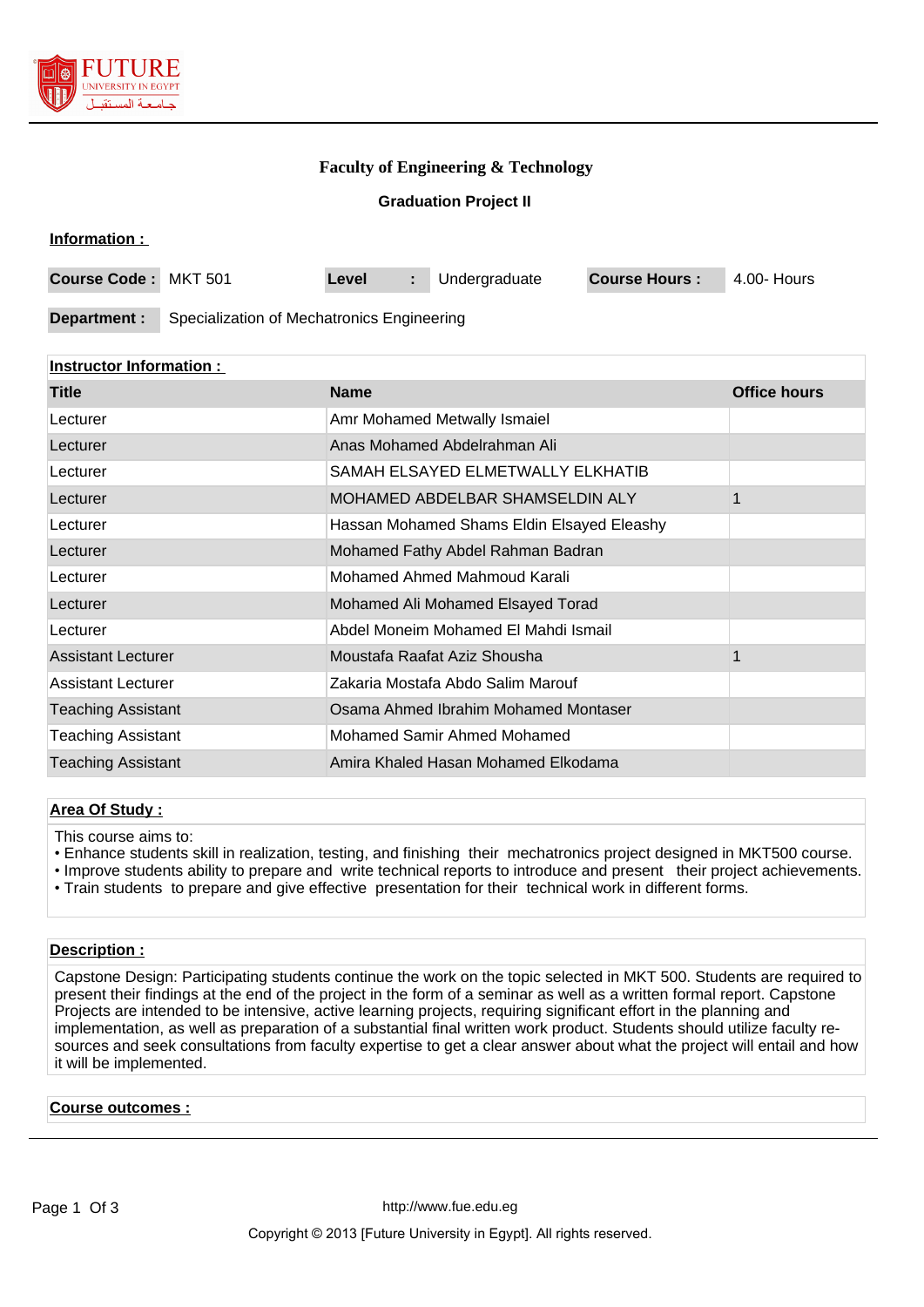

|                                | a.Knowledge and Understanding::                                                                                                                                                                                                  |
|--------------------------------|----------------------------------------------------------------------------------------------------------------------------------------------------------------------------------------------------------------------------------|
| $1 -$                          | a1. Describe basics of English technical language.                                                                                                                                                                               |
| $2 -$                          | a2. Describe fundamentals of technical report writing considering one of the standard format.                                                                                                                                    |
| $3 -$                          | a3. Identify the professional ethics and impacts of engineering solutions on society and environment                                                                                                                             |
| $4 -$                          | a4. Describe the contemporary engineering topics.                                                                                                                                                                                |
| $5 -$                          | a5. Describe the principles of sustainable design and development                                                                                                                                                                |
| <b>b.Intellectual Skills::</b> |                                                                                                                                                                                                                                  |
| $1 -$                          | b1. Select and appraise appropriate ICT tools to a variety of engineering problems                                                                                                                                               |
| $2 -$                          | b2. Judge engineering decisions considering balanced costs, benefits, safety, quality, reliability, and<br>environmental impact.                                                                                                 |
| $3 -$                          | b3. Incorporate economic, societal, environmental dimensions and risk management in design.                                                                                                                                      |
| 4 -                            | b4. Create systematic and methodical approaches when dealing with new and advanced technology.                                                                                                                                   |
| $5 -$                          | b6. Create solutions to mechatronics systems especially to manufacturing, maintenance and interfacing<br>problems in a creative way, taking ac-count of industrial and commercial constraints                                    |
| $6 -$                          | b5. Identify at an appropriate level the design, production, interfacing and software needs of different<br>parts of Mechatronics systems.                                                                                       |
|                                | c. Professional and Practical Skills: :                                                                                                                                                                                          |
| $1 -$                          | c4. Apply the principles of sustainable design and development for a Mechatronics project.                                                                                                                                       |
| $2 -$                          | c3. Carry out specialized mechatronics engineering designs for a pro-cess, component or system                                                                                                                                   |
| $3 -$                          | c2. Apply knowledge of mathematics, science, information technology, design, business context and<br>engineering practice integrally to identify, formulate and solve engineering and field problems related to<br>Mechatronics. |
| $4 -$                          | c1. Construct engineering graphics to visualize various engineering applications including computer<br>aided drafting.                                                                                                           |
|                                | d.General and Transferable Skills: :                                                                                                                                                                                             |
| $1 -$                          | d5. Lead and motivate individuals                                                                                                                                                                                                |
| $2 -$                          | d4. Demonstrate efficient IT capabilities                                                                                                                                                                                        |
| $3 -$                          | d3. Communicate effectively                                                                                                                                                                                                      |
| $4 -$                          | d2. Work in stressful environment and within constraints                                                                                                                                                                         |
| $5 -$                          | d1. Collaborate effectively within multidisciplinary team                                                                                                                                                                        |

# **Course Topic And Contents :**

| <b>Topic</b>                                                                           | No. of hours Lecture | <b>Tutorial / Practical</b> |
|----------------------------------------------------------------------------------------|----------------------|-----------------------------|
| Project I Alternative solutions evaluation (Continuation of work of<br><b>MKT 500)</b> | 4                    | 4                           |
| Decision for a solution                                                                | 4                    | 4                           |
| Implementing the selected solution                                                     | 8                    | 8                           |
| Troubleshooting and modifications                                                      | 8                    | 8                           |
| Assembly and testing for device / system / process                                     | 8                    | 8                           |
| Experimentation/evaluation/comparison                                                  | 8                    | 8                           |